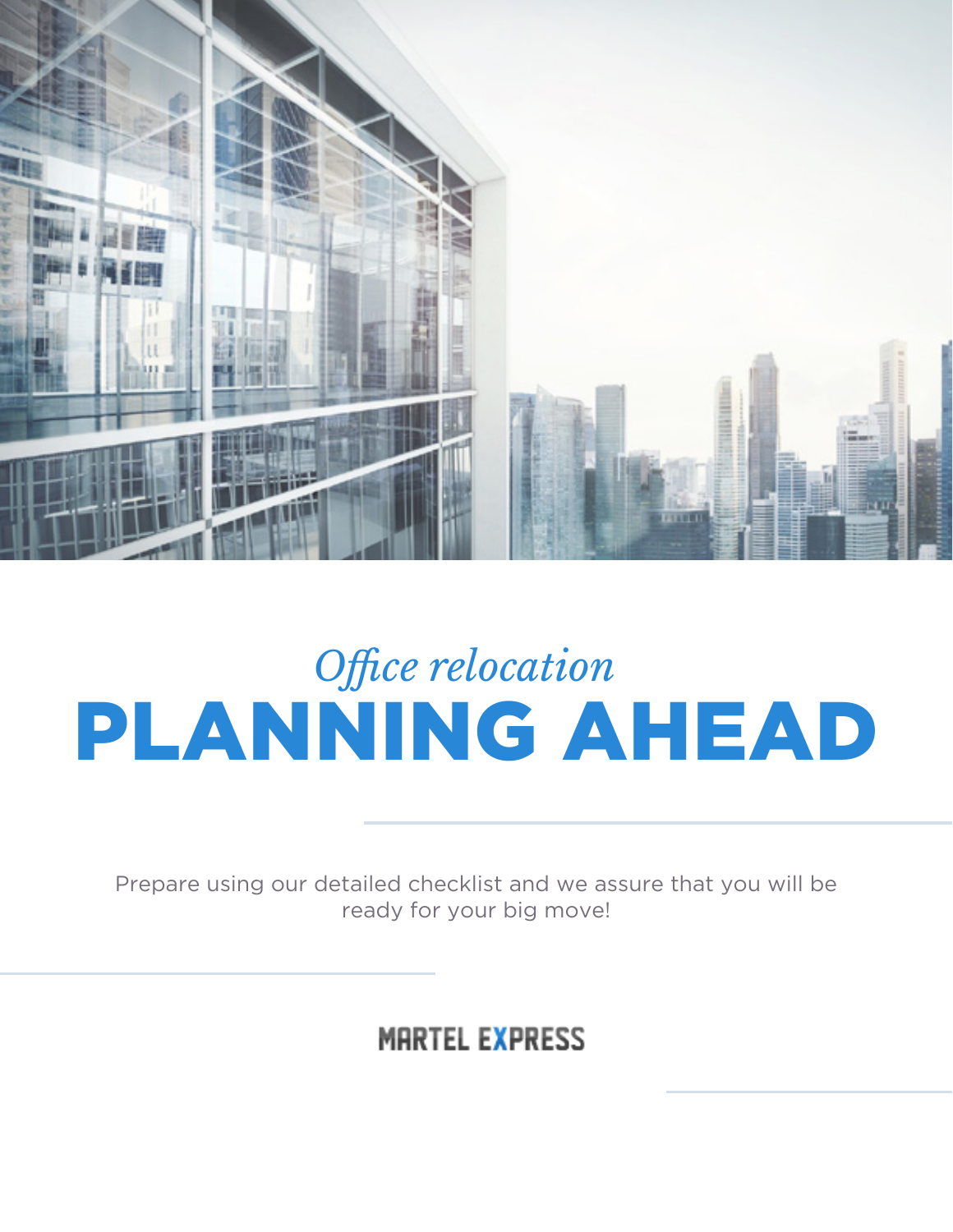

#### DOES THE PROSPECT OF MOVING OFFICES SEEM DAUNTING TO YOU?

We understand! At the end of the day, it's just a process like any other. It can be broken down into a series of tasks and started up to 8 weeks before. By following the steps to come, you will ensure that your move will be below budget, on time and stress free.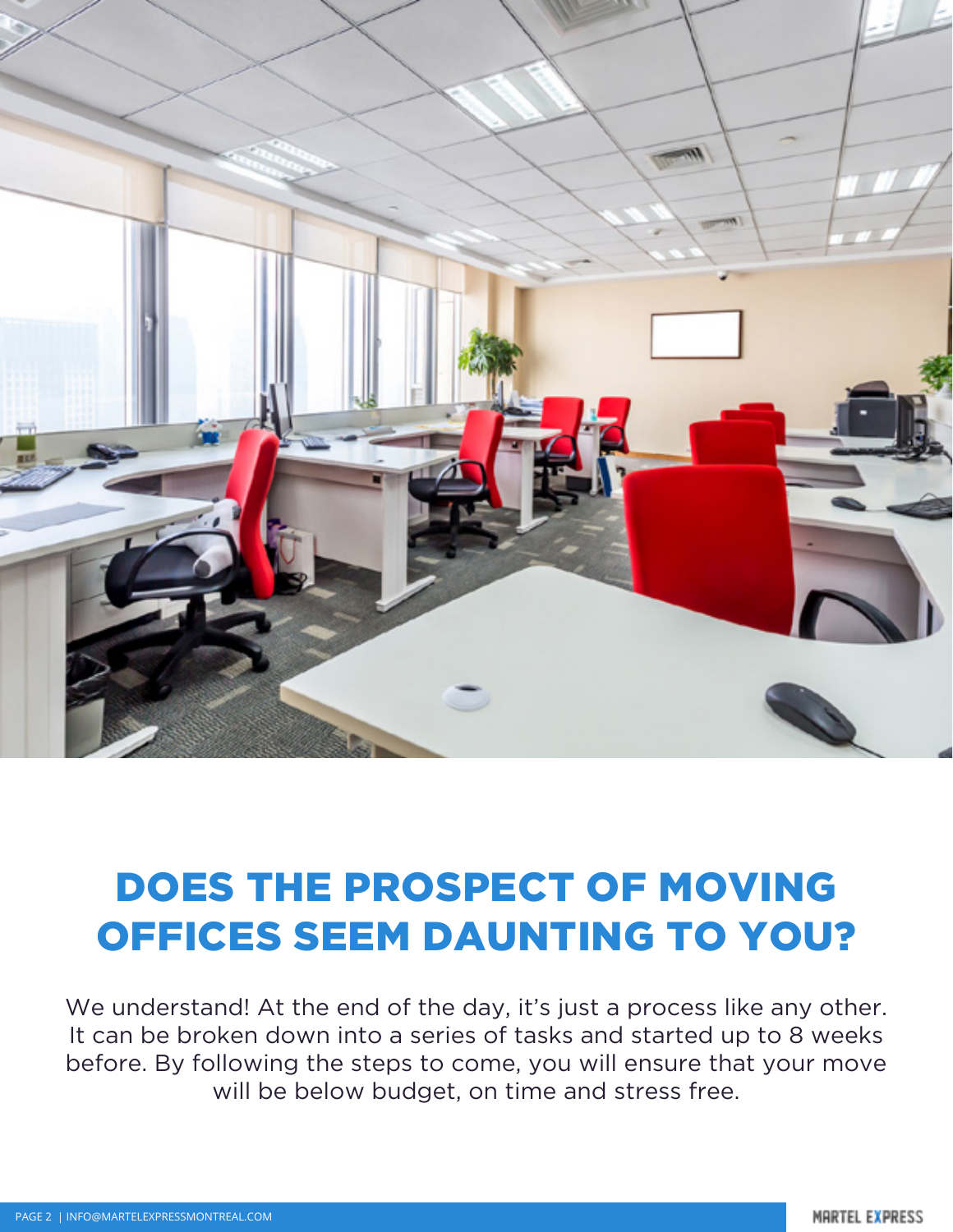#### **MARTEL EXPRESS**

### 8 WEEKS BEFORE

| <b>TASK</b>                                         | <b>ASSIGNED TO</b> | <b>STATUS</b> | <b>DUE DATE</b> | <b>NEXT STEP</b> | <b>COMMENTS</b> |
|-----------------------------------------------------|--------------------|---------------|-----------------|------------------|-----------------|
| Approve new furniture layout<br>for private offices |                    |               |                 |                  |                 |
| Approve new furniture layout<br>for common areas    |                    |               |                 |                  |                 |
| Confirm delivery dates for<br>new furniture         |                    |               |                 |                  |                 |
| Issue RFP to potential movers                       |                    |               |                 |                  |                 |
| Select move team/<br>department coordinators        |                    |               |                 |                  |                 |
| Recommendation to Award<br>to mover                 |                    |               |                 |                  |                 |

## 6 WEEKS BEFORE

| <b>TASK</b>                                        | <b>ASSIGNED TO</b> | <b>STATUS</b> | <b>DUE DATE</b> | <b>NEXT STEP</b> | <b>COMMENTS</b> |
|----------------------------------------------------|--------------------|---------------|-----------------|------------------|-----------------|
| Meet with team and assign<br>responsibilities      |                    |               |                 |                  |                 |
| Select mover                                       |                    |               |                 |                  |                 |
| Identify insurance<br>requirements for the move    |                    |               |                 |                  |                 |
| Obtain insurance certificate<br>from mover         |                    |               |                 |                  |                 |
| Confirm incoming new<br>extention numbers          |                    |               |                 |                  |                 |
| Finalize seat assignments                          |                    |               |                 |                  |                 |
| Assign extensions/direct dials                     |                    |               |                 |                  |                 |
| Notify insurance carrier of<br>relocation          |                    |               |                 |                  |                 |
| Issue insurance certificate to<br>the new landlord |                    |               |                 |                  |                 |
| Order new services (cleaning,<br>landscaping)      |                    |               |                 |                  |                 |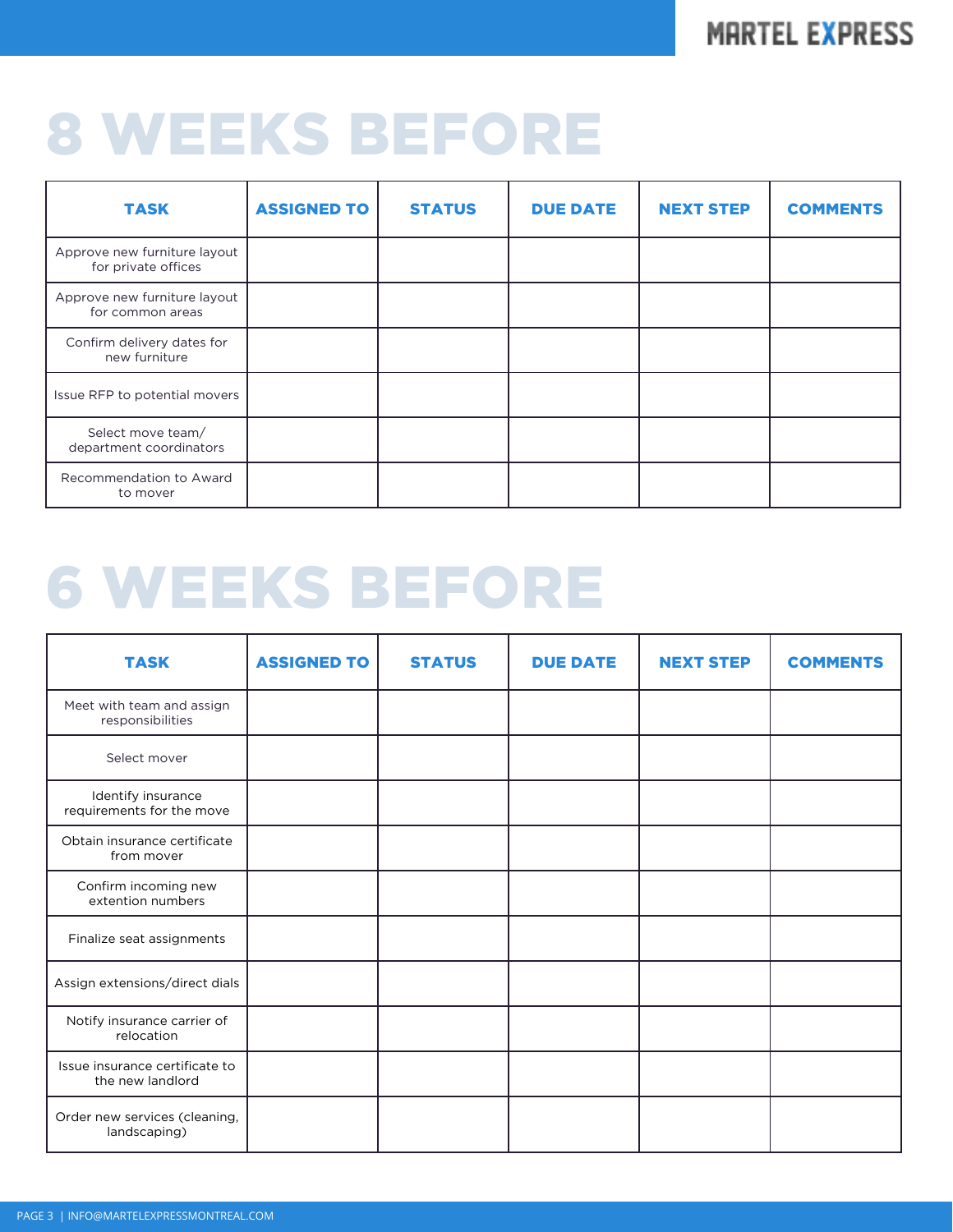## 4 WEEKS BEFORE

| <b>TASK</b>                                       | <b>ASSIGNED TO</b> | <b>STATUS</b> | <b>DUE DATE</b> | <b>NEXT STEP</b> | <b>COMMENTS</b> |
|---------------------------------------------------|--------------------|---------------|-----------------|------------------|-----------------|
| Present to employees                              |                    |               |                 |                  |                 |
| Present building information<br>to employees      |                    |               |                 |                  |                 |
| Notify vendor re: copier                          |                    |               |                 |                  |                 |
| Notify vendor<br>re: coffee service               |                    |               |                 |                  |                 |
| Notify vendor<br>re: water service                |                    |               |                 |                  |                 |
| Notify vendor<br>re: postage meter                |                    |               |                 |                  |                 |
| Notify vendor<br>re: plants                       |                    |               |                 |                  |                 |
| Notify magazines/newspapers                       |                    |               |                 |                  |                 |
| Notify vendors with standing<br>orders & pick-ups |                    |               |                 |                  |                 |
| Notify post office of address<br>change           |                    |               |                 |                  |                 |
| Order change of address<br>cards                  |                    |               |                 |                  |                 |
| Develop list for change of<br>address cards       |                    |               |                 |                  |                 |
| Order stationery and<br>business cards            |                    |               |                 |                  |                 |
| Confirm date with movers                          |                    |               |                 |                  |                 |
| Reserve loading<br>dock & elevators               |                    |               |                 |                  |                 |
| Freeze changes on<br>seat assignments             |                    |               |                 |                  |                 |
| Assign move codes                                 |                    |               |                 |                  |                 |
| Identify locations for<br>printers/fax machines   |                    |               |                 |                  |                 |

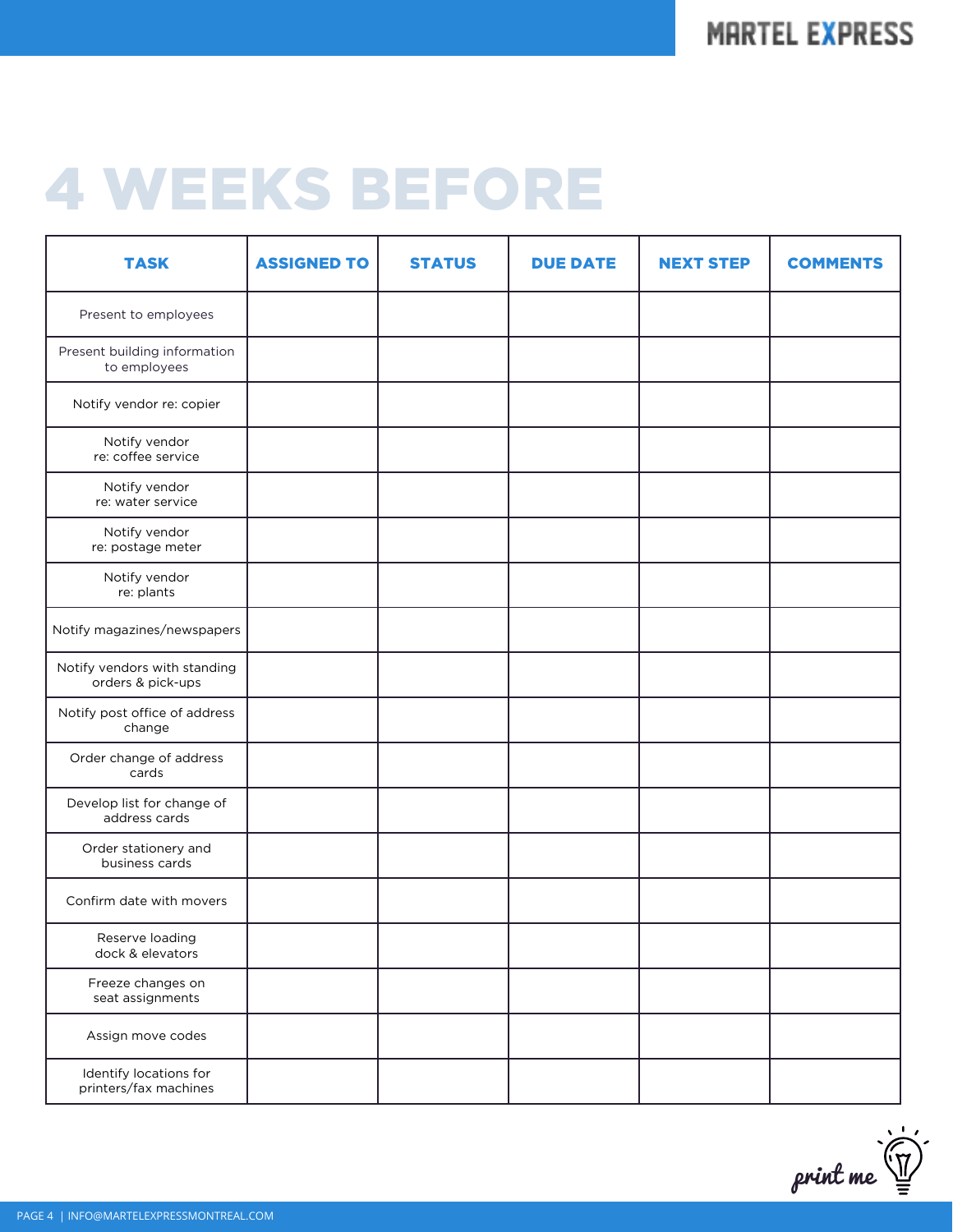#### **MARTEL EXPRESS**

## 3 WEEKS BEFORE

| <b>TASK</b>                                 | <b>ASSIGNED TO</b> | <b>STATUS</b> | <b>DUE DATE</b> | <b>NEXT STEP</b> | <b>COMMENTS</b> |
|---------------------------------------------|--------------------|---------------|-----------------|------------------|-----------------|
| Provide move instructions<br>to employees   |                    |               |                 |                  |                 |
| Provide recycling bins for<br>file purge    |                    |               |                 |                  |                 |
| Provide trash bins                          |                    |               |                 |                  |                 |
| Identify locations for<br>packing materials |                    |               |                 |                  |                 |
| Update address on website                   |                    |               |                 |                  |                 |

### 1 WEEK BEFORE

| <b>TASK</b>                       | <b>ASSIGNED TO</b> | <b>STATUS</b> | <b>DUE DATE</b> | <b>NEXT STEP</b> | <b>COMMENTS</b> |
|-----------------------------------|--------------------|---------------|-----------------|------------------|-----------------|
| Deliver boxes and labels          |                    |               |                 |                  |                 |
| Distribute access cards/IDs       |                    |               |                 |                  |                 |
| Prepare emergency<br>contact list |                    |               |                 |                  |                 |
| Phone training for employees      |                    |               |                 |                  |                 |

### 2 DAYS BEFORE

| <b>TASK</b>                                | <b>ASSIGNED TO</b> | <b>STATUS</b> | <b>DUE DATE</b> | <b>NEXT STEP</b> | <b>COMMENTS</b> |
|--------------------------------------------|--------------------|---------------|-----------------|------------------|-----------------|
| Deliver additional boxes<br>and labels     |                    |               |                 |                  |                 |
| Label origin and destination<br>for movers |                    |               |                 |                  |                 |
| Confirm all vendors and times              |                    |               |                 |                  |                 |